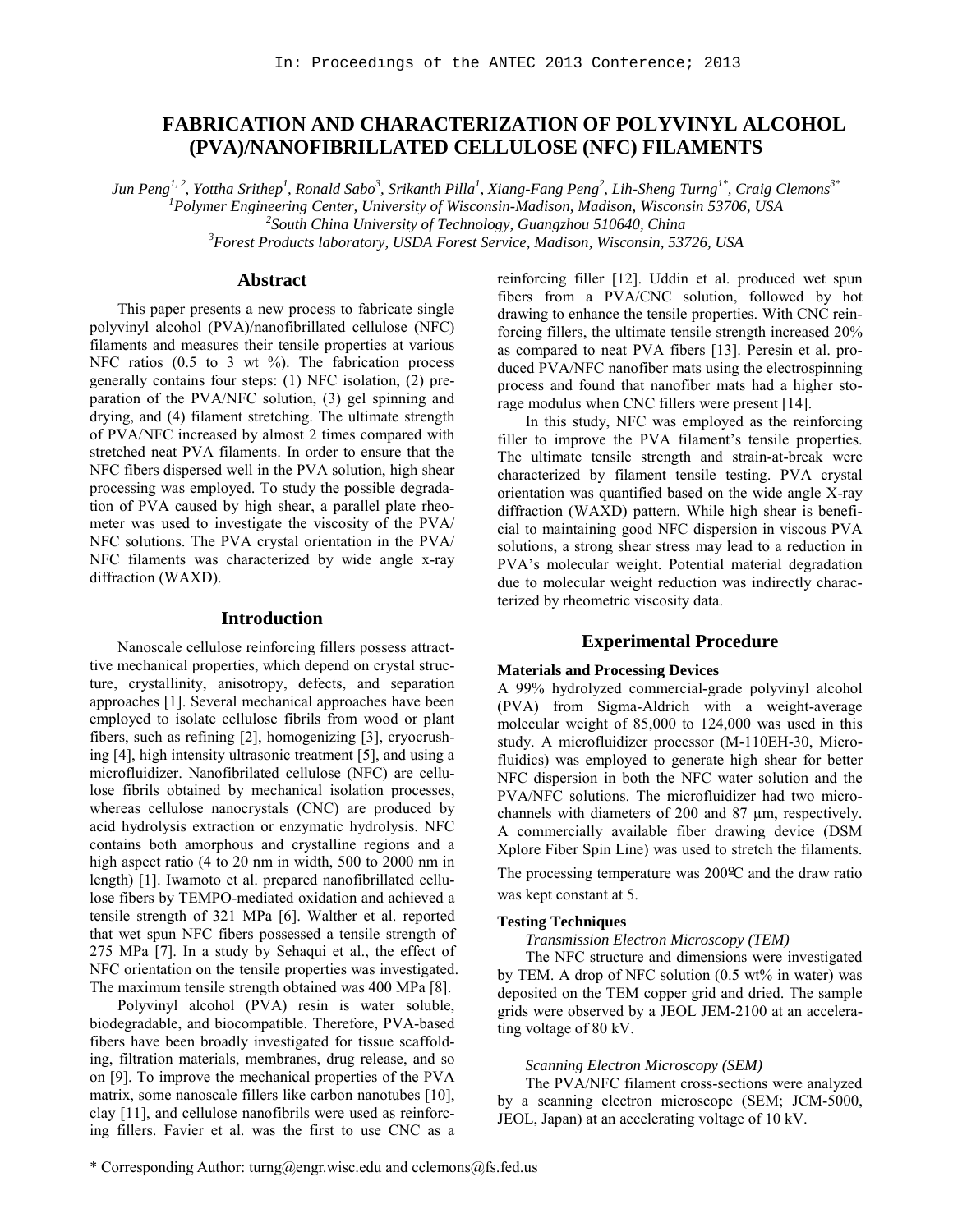## *Viscosity*

The rheometric properties were tested with a parallelplate rheometer (TA EX2000). Two test modes were used: a steady-state shear mode at room temperature with a shear rate ranging from 0.1 to 400  $s^{-1}$ , and a temperature scanning mode with a temperature range of 20 to 70ºC.

#### *Wide-Angle X-ray Diffraction (WAXD)*

An X-ray diffraction pattern was characterized by a diffractometer (Bruker/Siemens Hi Star 2D) with a monochromatic CuK (alpha) point source at 40 kV and 20 mA.

The degree of PVA crystal orientation,  $\Pi$ , is defined as [13]

$$
\pi = (180 - H^{\circ})/180 \tag{1}
$$

where  $H^o$  is the half-width of the azimuthal intensity distribution curve along the Debye–Scherrer ring.

#### *Tensile Testing*

Due to the significant effects of temperature and the relative humidity on the physical properties of the filaments, all of the filament samples were stored at 23 ºC and 50% relative humidity for a week prior to testing. Tensile properties were measured at the same conditions using a tensile testing machine (Instron) with a 100 N load cell, a gauge length of 2.54 mm, and an extension rate of 0.254 mm/min following the ASTM D3379-75 standard. The experimental results were evaluated as an average of at least 6 measurements.

#### **The PVA/NFC Filament Fabrication Process**

As mentioned above, the fabrication process generally contains four steps: (1) NFC isolation (2) preparation of the PVA/NFC solution with good NFC dispersion, (3) gel spinning and filament drying, and (4) filament stretching at a constant draw ratio.



Figure 1. TEM image of TEMPO-oxidized cellulose with a concentration of 0.5 wt %.

The NFC isolation process followed Satio's approach [21]. Namely, a commercial hardwood bleached kraft pulp was oxidized by a 2, 2, 6, 6-tetramethyl-piperidine-1-oxyl radical (TEMPO)-mediated system. Then, 0.1 M HCl and 0.5 M NaOH were added to adjust the pH to 10. The TEMPO-oxidized rough cellulose first passed through a

mechanical refiner, then a centrifuge to separate the coarse cellulose fibers. To further improve NFC dispersion in water, the NFC solution was forced through two microchannels (200 and 87 µm) of the microfluidizer processor. In the end, a 0.5 wt% NFC aqueous solution was produced. Figure 1 shows the TEM image of dried NFC fibers on a TEM copper grid depicting the uniform NFC dispersion and the nanofiber dimensions. In particular, the NFC exhibited a network structure with fibrils nano-scale in diameter and micro-scale in length.

To prepare PVA/NFC solutions, PVA powder was first dissolved in deionized (DI) water at 90 ºC while stirring for 30 mins. Next, NFC was added to the PVA solution to form the compositions shown in Table 1. Films casted from the PVA/NFC solutions were transparent, but the film surface was not flat due to nonuniform shrinkage. To improve NFC dispersion, the PVA/NFC solutions were forced through the microchannels of the microfluidizer three times. Afterwards, the solutions appeared transparent, suggesting uniform dispersion. In addition, their cast films were flat, and had constant thickness.

Table 1. PVA and NFC concentrations of PVA/ NFC solutions for gel spinning and in solid PVA/NFC filaments.

| Sample      | Solu. Concentration (wt%) |            | Solid Fiber Filament (%) |                                 |  |
|-------------|---------------------------|------------|--------------------------|---------------------------------|--|
|             | <b>PVA</b>                | <b>NFC</b> |                          | NFC/PVA ratio NFC concentration |  |
| PVA/NFC3%   | 13.00                     | 0.39       | 3.00                     | 2.91                            |  |
| PVA/NFC2%   | 13.00                     | 0.26       | 2.00                     | 1.96                            |  |
| PVA/NFC1%   | 13.00                     | 0.13       | 1.00                     | 0.99                            |  |
| PVA/NFC0.5% | 13.00                     | 0.07       | 0.50                     | 0.50                            |  |
| Pure Pva    | 13.00                     | N/A        | N/A                      | N/A                             |  |

To further investigate NFC dispersion, the viscosity of the solutions as a function of shear rate was determined using a parallel-plate rheometer (cf. Fig. 2). The reduction in viscosity of the pure PVA solution after treatment by the microfluidizer suggested that the high shear in the microfluidizer may have degraded the molecular weight of the PVA. On the other hand, the viscosity of the PVA/NFC solutions increased with increasing NFC content, suggesting a higher degree of PVA/NFC interaction.

Filaments were prepared in a manner similar to Uddin et al [insert ref]. The PVA/NFC solutions were spun into cold ethanol (-20ºC) with a syringe pump. A 30 ml syringe with a 19 gauge (0.686 mm inner diameter) needle was used. The volumetric flow rate was set at 0.38 ml/min and the air gap between the needle tip and the ethanol surface was 1 to 2 mm. The apparent wall shear rate of the solution passing through the needle was estimated to be around  $200 \text{ s}^{-1}$ .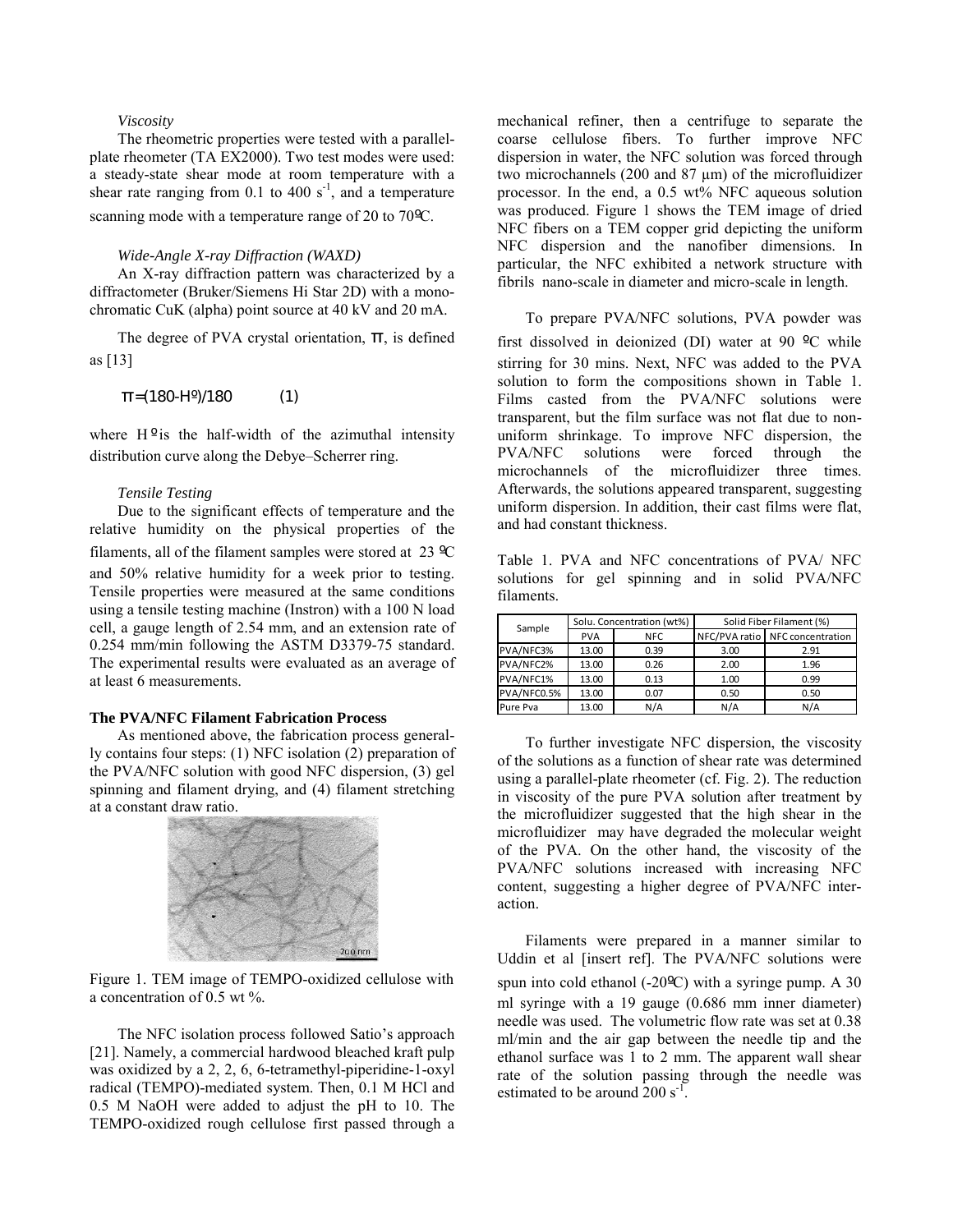

Figure 2. The viscosity curves of pure PVA and PVA/ NFC solutions with respect to shear rate.

Before being drawn, all of the wet spun PVA/NFC filaments were dried in ethanol for 48 hours, were airdried , and then oven-dried at 90 ºC for 4 hours to remove the ethanol. All of the PVA/NFC filaments were stretched at 200 ºC with a draw ratio of 5. To calculate tensile strength, Table 2 tabulates the cross-section areas of the various filaments. The cross-section areas were estimated from the filament weight (24 in long) divided by the length and the density.

Table 2. PVA and PVA/NFC filament cross-section areas.

|                 | Cross-section areas $(10^{-4} \text{ cm}^2)$ |  |
|-----------------|----------------------------------------------|--|
| Pure PVA        | 1 1 3                                        |  |
| PVA/NFC0.5      | 135                                          |  |
| <b>PVA/NFC1</b> | 1 35                                         |  |
| PVA/NFC2        | 1 38                                         |  |
| <b>PVA/NFC3</b> | 148                                          |  |

# **Results and Discussion**

The representative stress–strain curves of the PVA and PVA/NFC nanocomposite filaments are plotted in Figure 3, while Figures 4 and 5 show the values of the ultimate tensile strength and strain-at-break, respectively



Figure 3. The mechanical properties of pure PVA and PVA/NFC filaments. The numbers 0.5, 1, and 3 refer to the NFC content in the PVA matrix.



Figure 4. Ultimate tensile strength of pure PVA and PVA/ NFC filaments with different NFC contents.

PVA/NFC5 exhibited the maximum strength at 396 MPa, while PVA/ NFC0.5 achieved the maximum strainat-break of all of the samples tested. Due to the network structure of NFC, which contains both crystalline and amorphous phases, NFC was able to improve both the tensile strength and strain-at-break of the PVA. With further additions of NFC, the strain at break decreased, likely as a result of NFC agglomeration and small voids caused by the relatively high NFC content.

PVA crystal orientation was shown to have a positive effect on the tensile properties of PVA/NFC filaments. The X-ray diffractograms, which are shown in Fig. 6, exhibit patterns for undrawn pure PVA filaments (referred to as DR=1), drawn pure PVA with DR=5, and PVA/NFC3 with DR=5. Reflections due to NFC are not able to be seen because of the low level of addition. Ring patterns were found on the reference undrawn pure PVA filaments, which correspond to a random PVA crystal distribution, as shown in Fig 6 (a). When drawn, equatorial arc patterns were formed as the PVA crystal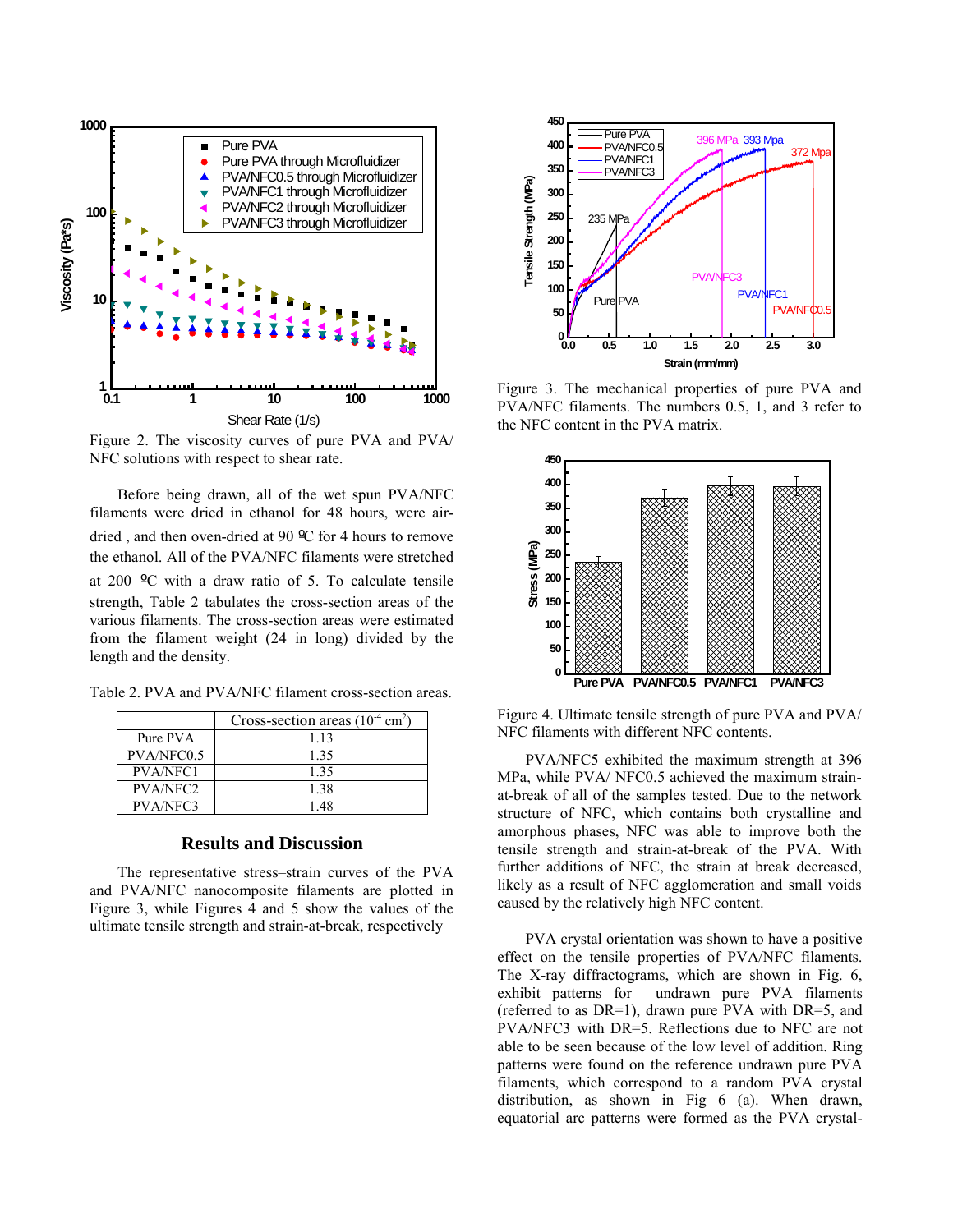lites aligned in the drawing direction (see, e.g., Figs. 6 (b) and (c)). Equation (1) was used to calculate the PVA crystal orientation factors based on the azimuthal intensity distributions for the PVA ( $10\bar{1}$ ) reflection at a 2 $\theta$  angle of 19.4 (see Table 3). Adding 0.5 wt% NFC enhanced the orientation factor, and greatly improved ultimate tensile strength and strain-at-break. Figures 6 (a), (b), and (c).



Figure 5. Strain-at-break of pure PVA and PVA/NFC filaments with different NFC contents.

Blade-cut cross-sections and side surfaces of the filaments were examined using SEM. As shown in Fig. 7, the diameters of the circular cross sections of the PVA/NFC filaments were about 90 to 110 µm after eliminating the side flash induced by blade cutting. The diameter value was similar to that based on the filament cross-section area calculations (cf. Table 2). Due to formation of a skin layer, followed by significant shrinkage during preparation, the side surfaces of the filaments show pleats. Also, NFC could not be found in cross section SEM images even at large magnification.

Table 3. PVA crystal orientation factors for PVA/NFC filaments with a draw ratio of 5.

| <b>Filament Samples</b> | $ \pi$ , PVA Crystal Orientation Factor |  |  |
|-------------------------|-----------------------------------------|--|--|
| Pure PVA                | 0.872                                   |  |  |
| PVA/NFC0.5              | 0.923                                   |  |  |
| PVA/NFC1                | 0.915                                   |  |  |
| PVA/NFC2                | 0.913                                   |  |  |
| PVA/NFC3                | 0.908                                   |  |  |



Figure 6. X-ray diffractograms of pure PVA and PVA/ NFC filaments, and azimuthal intensity distributions for the  $(10\bar{1})$  PVOH reflection, for (a) pure non-stretched PVA, (b) stretched pure PVA, and (c) stretched PVA/NFC3. The numbers 0 and 3 refer to the NFC content, and DR denotes the draw ratio.



Figure 7. SEM images of the surface structures of bladecut PVA/NFC05 and PVA/NFC3 filaments in the crosssection direction. The white scale bar denotes  $100 \mu m$ .

In the PVA/NFC solution preparation process, high shear stress was beneficial in helping disperse NFC in the viscous PVA solution. Nonetheless, high shear stress also resulted in a reduction in the PVA solution's viscosity, probably due to a reduction in the PVA's molecular weight (i.e., material degradation). To investigate the